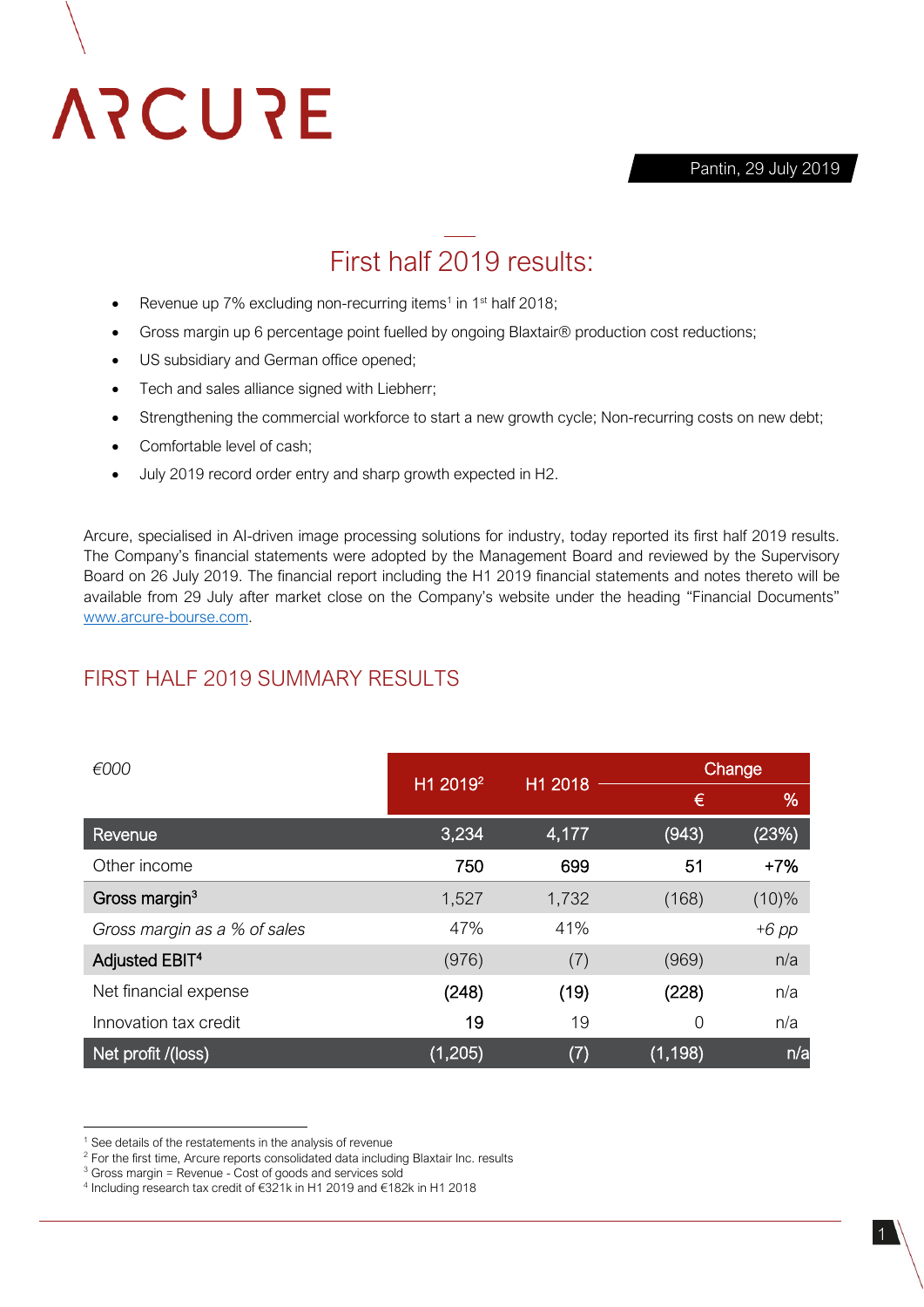# **ARCURE**

#### H1 2019 REVENUE OF €3.2 MILLION

Arcure's first half 2019 revenue amounted to €3.2 million, down from €4.2 million in H1 2018. While the Company's business fundamentals are robust and global demand for Blaxtair® is on the up, this revenue reduction is due to an adverse basis of comparison. In first half 2018, Arcure posted, as mentioned in IPO documents, high volumes (amounting to some €1.3 million) due to its Japanese distributor building stocks for the local market. After a long period of inventory rundown over second half 2018 and early 2019, Arcure posted first half 2019 order entry from Asia of €0.3 million. Furthermore, last year the Company earned €0.2 million non-recurring revenue from *Chantier du Grand Paris* with its WISE package.

Adjusting for both these non-recurring items, Arcure H1 2019 revenue came in up 7%.

## GROSS MARGIN RATE UP AND EBIT HIT BY ROLL-OUT OF THE GROWTH **STRATEGY**

Arcure turned in H1 gross margin of €1.5 million representing 47% of revenue, which reflects a 6 percentage point year-on-year increase in gross margin as a percentage of revenue. Such increase confirms Arcure's capacity to constantly optimize production and sourcing costs.

Staff costs (up €0.5 million year-on-year) and other external expenses (up €0.5 million) rose as a result of investment in sales and R&D resources under the development plan announced during the IPO. Against this backdrop, the Company hired sales and marketing staff during the first half, in France and for the key US and German markets: its new US subsidiary - Chicago-based Blaxtair Inc. - and its new German office. As a result, the sales and marketing department now consists of 15 staff, up from 8 staff at 31 December 2018. The R&D department has also taken on new people increasing from 12 to 19 staff so as to shore up the Company's innovation pipeline.

After these investments for the future, adjusted EBIT including research tax credits amounted to a €1.0 million loss.

After first half 2019 interest expenses of €0.2 million due to bond conversion at the time of the IPO, the first half 2019 net loss was €1.2 million.

## A HEALTHY CASH POSITION

At 30 June 2019, the Company held €5.8 million cash, €1.2 million financial debt and €10.3 million equity. This strong balance sheet means Arcure can continue to invest in ramping up the international roll-out of its offering and in carrying on R&D work designed to enhance its goods and services range and safeguard its technological lead.

## 2019 OUTLOOK

Looking forward to H2 2019, the Company has positive signals on the business with sustained demand and an increased capacity to address it due to new hiring in France and abroad.

Indeed, in July 2019 the Company enjoyed record order entry amounting to over €1 million, which will be delivered over the next few weeks.